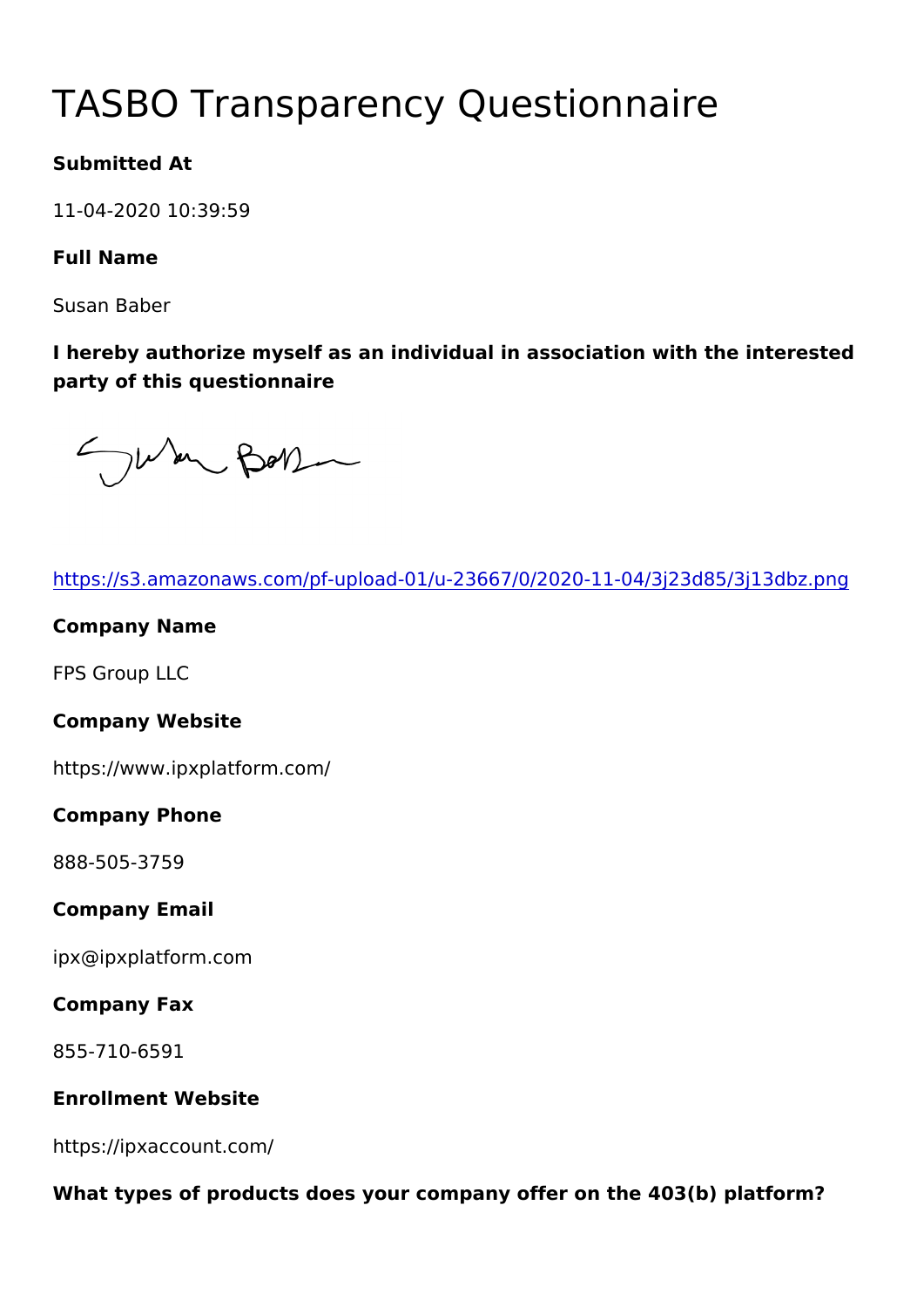Mutual Funds Platform, The platform offers fixed and indexed annuities through The Standard and National Life Group.

## **What are your 403(b) Assets Under Management?**

\$2B-4B

### **What is your rating?**

None

**Is your organization licensed by Texas Department of Insurance (TDI)?**

No

**Is your organization in compliance with minimum capital and surplus requirements, including applicable risk-based capital and surplus requirements prescribed by rules adopted by TDI and supporting documentation?**

No

**As of 9/1/2019, do you agree to offer and sell only products that met former Teacher Retirement System of Texas (TRS) Requirements as of 9/1/2019?**

Yes

**Has your organization ever been petitioned into bankruptcy or insolvency in the last 10 years?**

No

**Has your organization or any of its officers been cited, or reprimanded by any regulatory agency within the past ten years?**

No

**What enrollment options does your company offer?** 

Online, Mail, Phone

#### **How are clients able to make changes to their accounts?**

Online, Mail, Phone

**Do you offer specific investment advice to individual 403(b) account holders?**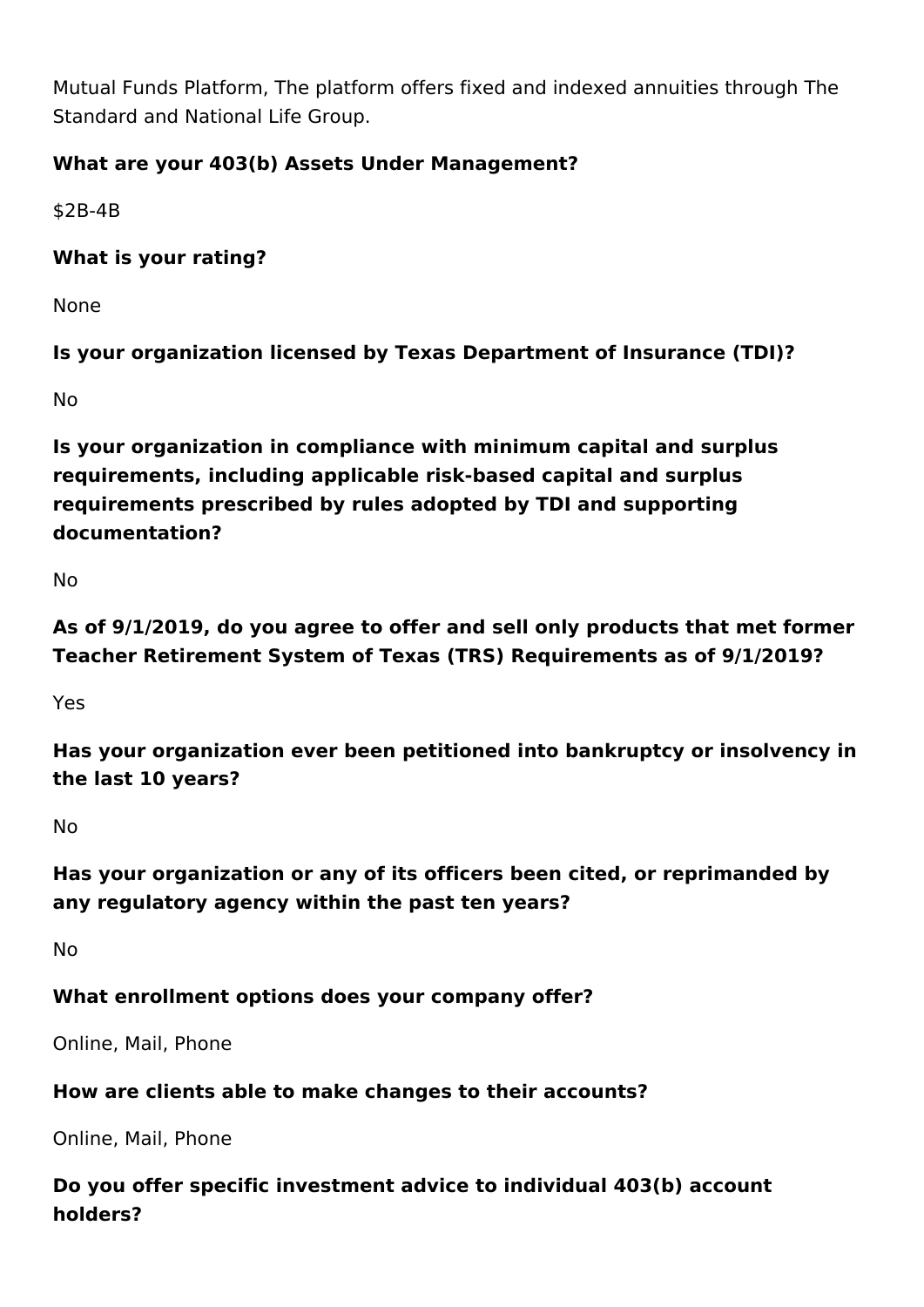Yes

Does your organization have experience in providing 403(b) quali investment products and have a specialized department dedicated service of 403(b) qualified investment products?

Yes

Does your organization require that each of its representatives a licensed and qualified, by training and continuing education, to sell service the company's eligible qualified investments?

Yes

Does your sales force consist of captive agents or brokers?

Brokers

What products do you currently actively offer?

Mutual Funds- Platform Access

If you have a large number of products in one category, as with a fund family, your company can create a chart showing the applica (similar to the one that TRS previously maintained) and submit th

[IPX Fund Portal Investor List.xlsx \(https://s3.amazona](https://s3.amazonaws.com/pf-upload-01/u-23667/0/2020-11-04/7p33dv4/IPX Fund Portal Investor List.xlsx)ws.com/pf-[23667/0/2020-11-04/7p33dv4/IPX%20Fund%20Portal%20](https://s3.amazonaws.com/pf-upload-01/u-23667/0/2020-11-04/7p33dv4/IPX Fund Portal Investor List.xlsx)Investor%

Do you allow loans?

Yes

What are your Other Fees & Expenses?

\$25 account fee and 0.20% basis points

Do you allow loans?

Yes

If yes, what is your Loan Fixed Dollar Fee?

\$75

If yes, what is your Loan Interest Rate?